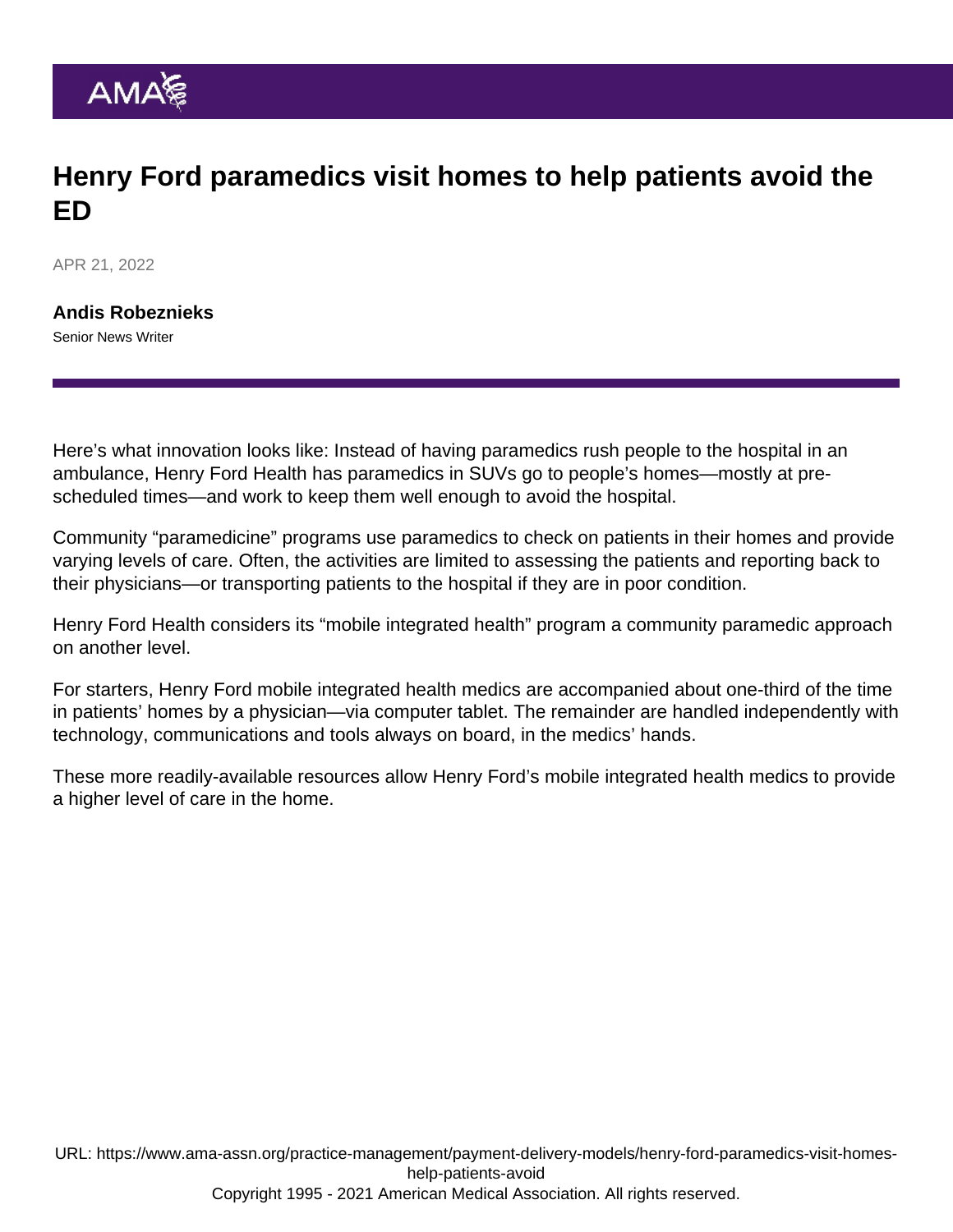## Joyce Leon, MD

One resource, their tablet loaded with Bluetooth attachments, allows the doctor to look into the patient's ears and throat, and listen to their heart and lungs just as well they could with the equipment in their office, said Joyce Leon, MD, Henry Ford Health's medical director for population health management.

"The key piece that makes this really work for us, and really fill the niche that's needed here is the physician oversight and partnership," said Dr. Leon, an AMA member. Sean Drake, MD, is Henry Ford's lead medical director for mobile integrated health, and Thomas Derkowski, MSc, is director of mobile integrated health.

"We do this in real time," Dr. Leon said. "They assess, advise and come up with a treatment plan, and then our paramedics administer that right while they're at the patient's home."

The paramedic's tablet is integrated into Henry Ford Health EHR. That facilitates scheduling and communication with physicians and nonphysician clinicians and allows for the use of advanced digital diagnostic tools, which then permits paramedics to administer treatment under the direct supervision of a physician, Dr. Leon said.

[Henry Ford Health](https://www.ama-assn.org/about/leadership/henry-ford-health-system-spotlight) is a member of the [AMA Health System Program,](https://www.ama-assn.org/amaone/ama-health-system-program) an initiative that advances leadership and offers enterprise solutions to drive the future of medicine.

Dr. Leon detailed Henry Ford Health's mobile integrated health program during a virtual meeting of the AMA Insight Network, which helps?AMA Health System Program members gain early access to innovative ideas, get feedback from their peers, network, and learn about pilot opportunities.?

## Quick results expected

URL: [https://www.ama-assn.org/practice-management/payment-delivery-models/henry-ford-paramedics-visit-homes](https://www.ama-assn.org/practice-management/payment-delivery-models/henry-ford-paramedics-visit-homes-help-patients-avoid)[help-patients-avoid](https://www.ama-assn.org/practice-management/payment-delivery-models/henry-ford-paramedics-visit-homes-help-patients-avoid) Copyright 1995 - 2021 American Medical Association. All rights reserved.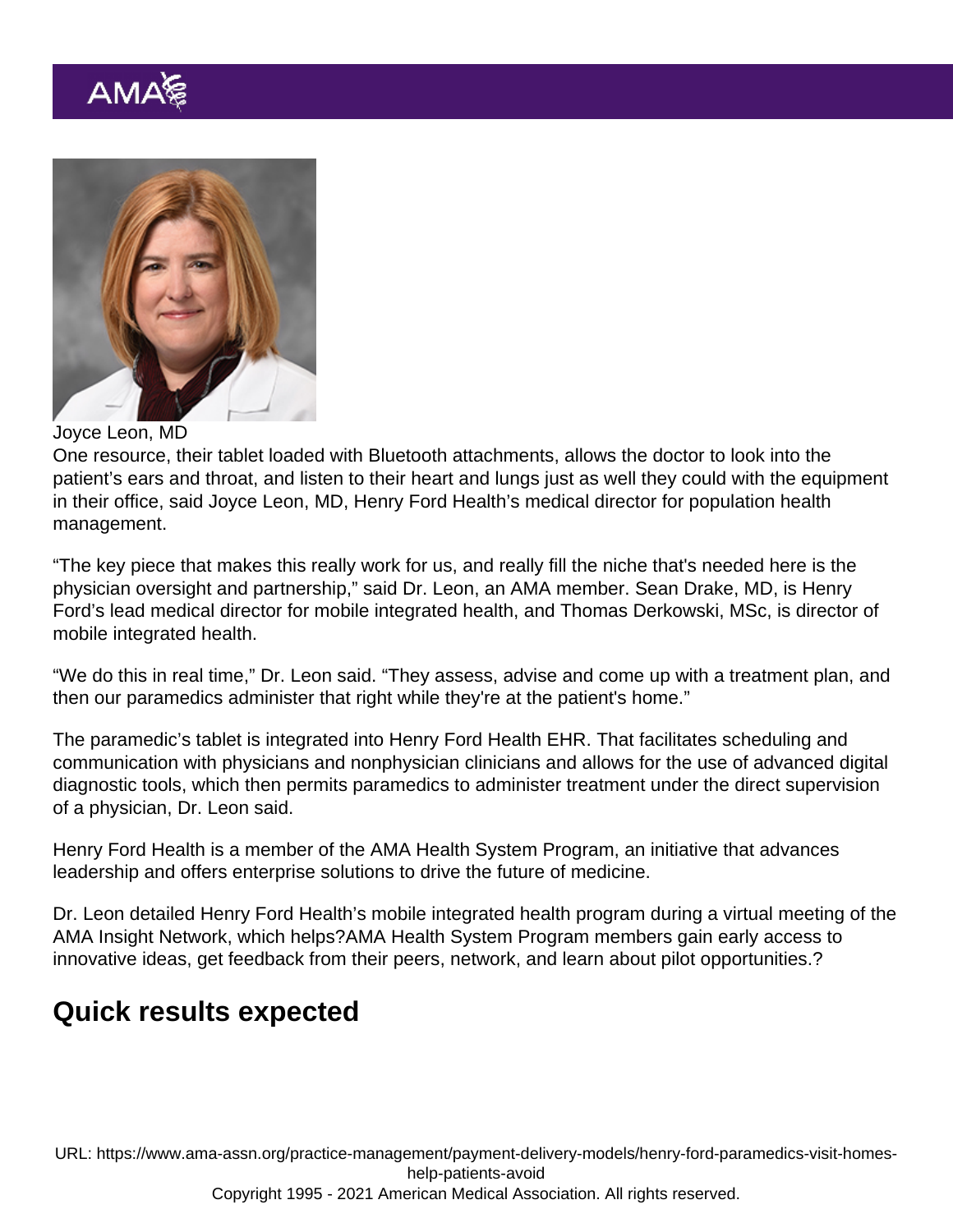Henry Ford Health paramedics Rachel Cichoski, left, and Ryan Lewis work to keep people out of the hospital.

The program ramped up quickly with the pandemic's onset and since April 2020, more than 3,500 patients have been seen in their homes by the program's paramedics. "The point of this program is to reduce ED utilization," Dr. Leon said, adding that this takes on extra value "in the context of COVID" where any relief provided to the emergency medicine staff is welcome.

There are financial challenges, especially as there is no code for this type of paramedic-provided service and "paramedics are not considered individuals who are able to bill," she added. "This really eliminates the opportunity for you to bill fee for service in this particular area."

Initial startup costs were offset "by a generous grant" from a Michigan-based insurance company and the donation of a leased SUV. The grant money, however, has been spent. Now the program's value is reflected in the savings it has created. This is something payers entered into value-based contracts appreciate—including the Henry Ford Health's own nonprofit Health Alliance Plan.

The program employs 13 paramedics, two supervisors, a director and four vehicles stocked with EKG machines, medications and other equipment. They are on the road daily, 9 a.m.–9 p.m. The paramedics work alone and see five to six patients a day.

"We're finding that the level of intensity is a lot more than what we originally anticipated, and so our paramedics are staying in the home longer than originally planned," Dr. Leon said.

The program has cost \$2.5 million but has generated an estimated \$6 million in savings. The original estimate was that 30% of the visits would prevent an ED visit, but it the figure appears to be closer to 55%, with 5% seen as preventing hospitalization, Dr. Leon said.

URL: [https://www.ama-assn.org/practice-management/payment-delivery-models/henry-ford-paramedics-visit-homes](https://www.ama-assn.org/practice-management/payment-delivery-models/henry-ford-paramedics-visit-homes-help-patients-avoid)[help-patients-avoid](https://www.ama-assn.org/practice-management/payment-delivery-models/henry-ford-paramedics-visit-homes-help-patients-avoid) Copyright 1995 - 2021 American Medical Association. All rights reserved.